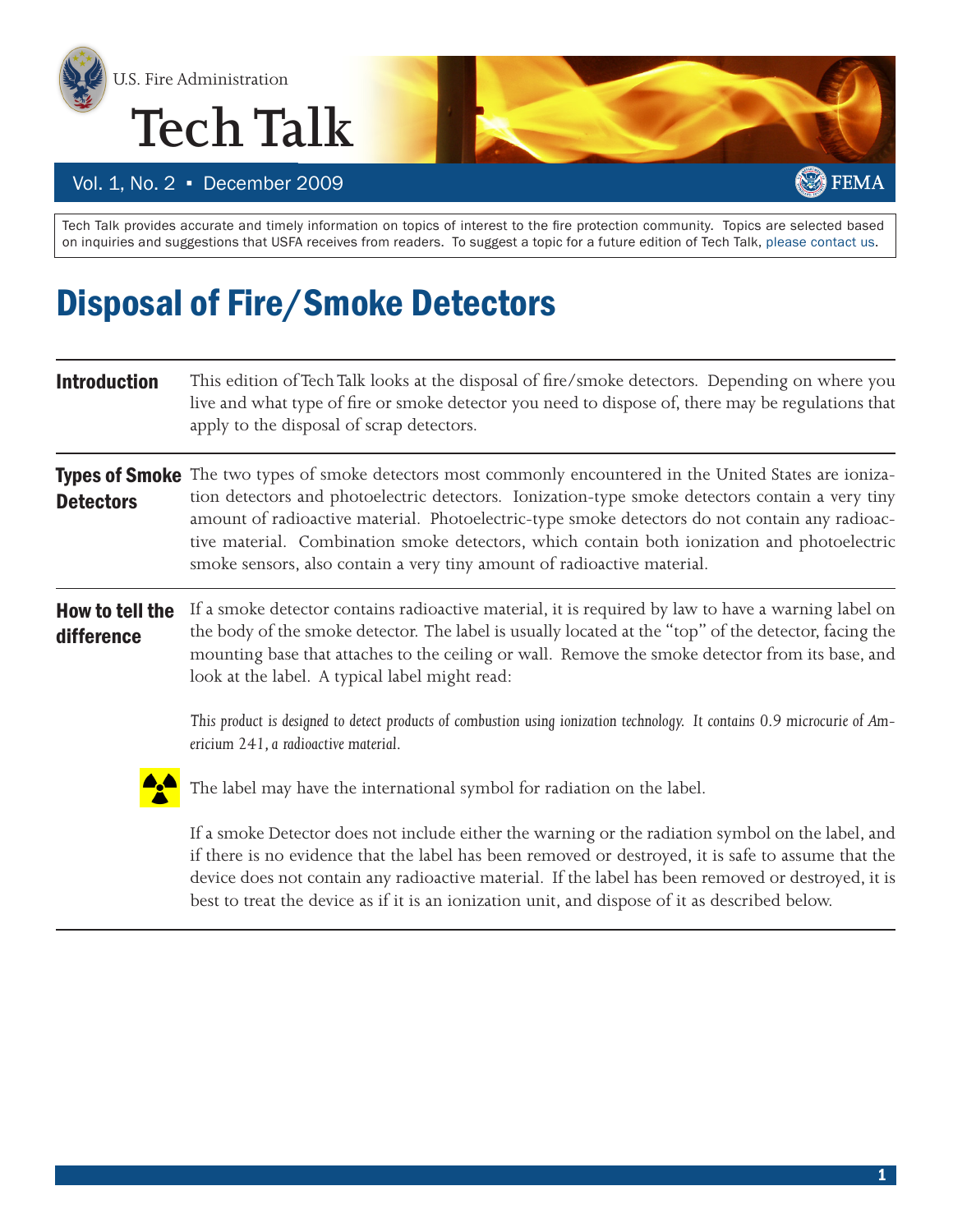Radiation from Ionization Smoke **Detectors** 



Modern ionization smoke detectors contain about 0.28 microgram (0.0000000098 ounce) of Americium-241, which is a radionuclide. Americium-241, in the form of americium dioxide, is used as the source of ionizing radiation. Americium has a half-life of 432.2 years, and decays into Neptunium-237.

The health hazard posed by a radioactive material depends on the activity level of the material (how strong it is) and on the type of radiation that the material emits. The activity level of radioactive material is measured in units called Curies (**Ci)**. Due to the very tiny amount of Americium present in the smoke alarm, the activity level is measured in micro-Curies (μCi), which is 10<sup>-6</sup> or  $1/1,000,000$  of a Curie. Ionization smoke detectors manufactured today use no more than 1  $\mu$ Ci of Americium-241.

Americium-241 emits [alpha particles](http://www.epa.gov/radtown/terms/index.html#alpha) and low-energy [gamma rays](http://www.epa.gov/radtown/terms/termghi.html#gamma) when it decays. The lowenergy alpha particles emitted from the detector penetrate the air no more than a few centimeters (about 1 inch). The gamma radiation is a low intensity gamma ray, and much of this is absorbed by the case of the detector.

The Americium-241 used in smoke detectors is bonded to a metallic foil, which is sealed inside the ionization chamber. According to the Nuclear Regulatory Commission (NRC), this presents no hazard to users as long as it is undisturbed. The NRC advises that the amount of radiation that escapes from a modern smoke detector is roughly 3,000 times less than the normal background radiation exposure rate when measured 1 meter (3 feet) from the detector. Background radiation consists of the radiation from everyday sources such as the sun, rocks, soil, air, etc.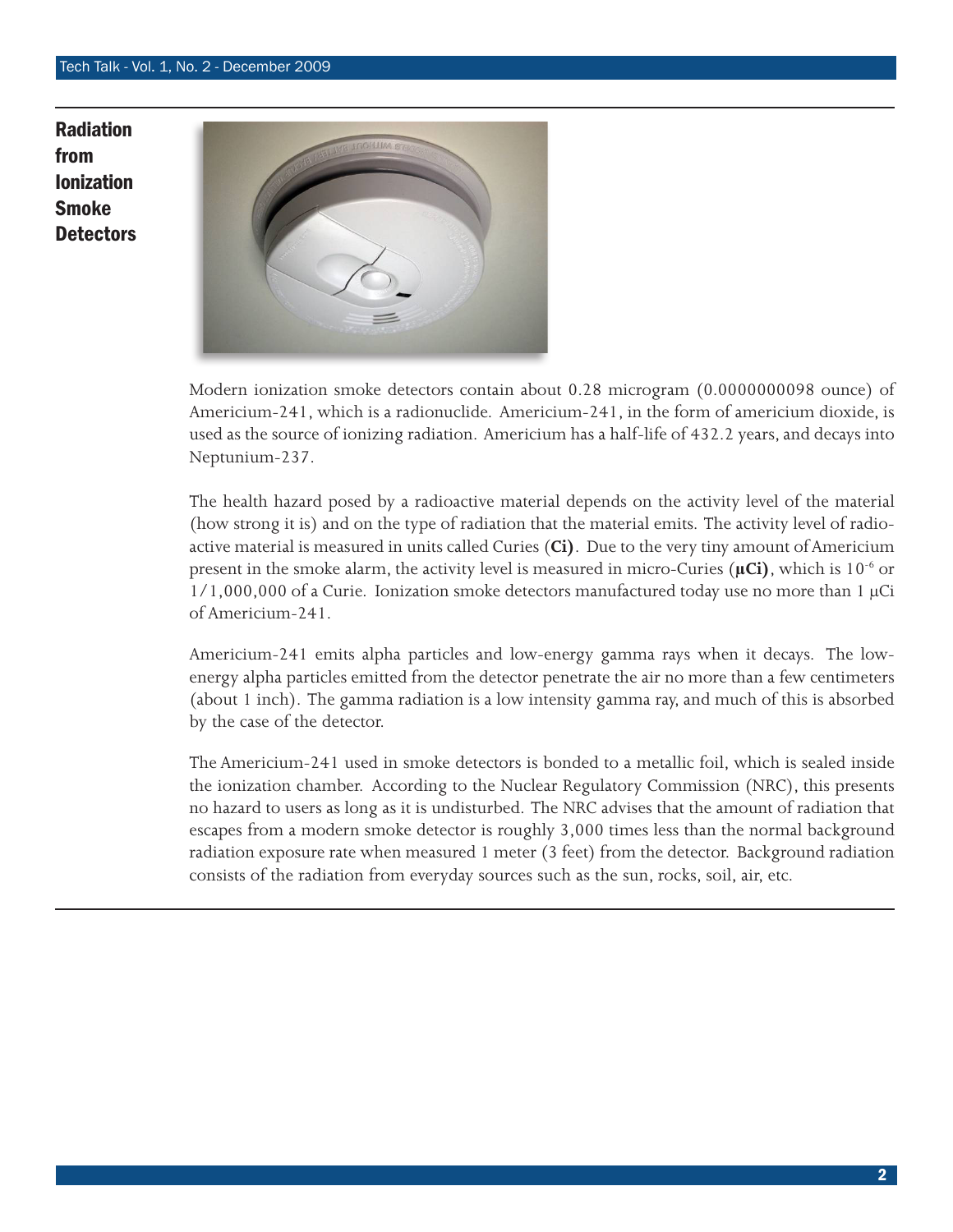Important

Smoke **Detectors** 

Exception— High Voltage In the early days of smoke detector manufacturing, the amount of radioactive material used in the smoke detector was larger than what has been used in the past 20 or so years. (Some very early smoke detectors were made using Radium-226 instead of Americium-241.) These older smoke detectors were sold for use in industrial or commercial facilities. Replacement parts for these systems are still available on the Internet, so they are occasionally encountered in some older facilities.

> These old high-voltage ionization detectors have about 80 μCi of Americium-241, compared to typical modern low-voltage ionization detectors that contain less than 1 μCi. Due to the larger amount of radioactive material in these older smoke detectors, they must be handled differently than modern smoke detectors to ensure safety. Refer to the *Disposal* and *Storage* headings later for information on how to handle these detectors. They are, however, considered to be safe when installed and operating as part of a fire detection and alarm system.

> The most commonly encountered of these older high-voltage smoke detectors were manufactured by the Pyrotronics Corporation in the 1960s. They were marketed under the model numbers F3/5, F5/B and FES.5, and using the trade name "PYR-A-LARM." The photos that follow show examples of these detectors. (As a result of a series of business transactions, the legacy of Pyrotronics Corporation has been merged into Siemens AG - Building Technologies Division.)





Model F3 Ionization Smoke Detector Model F5/B Ionization Smoke Detector



Model F5/B Ionization Smoke Detector with outer housing removed to show label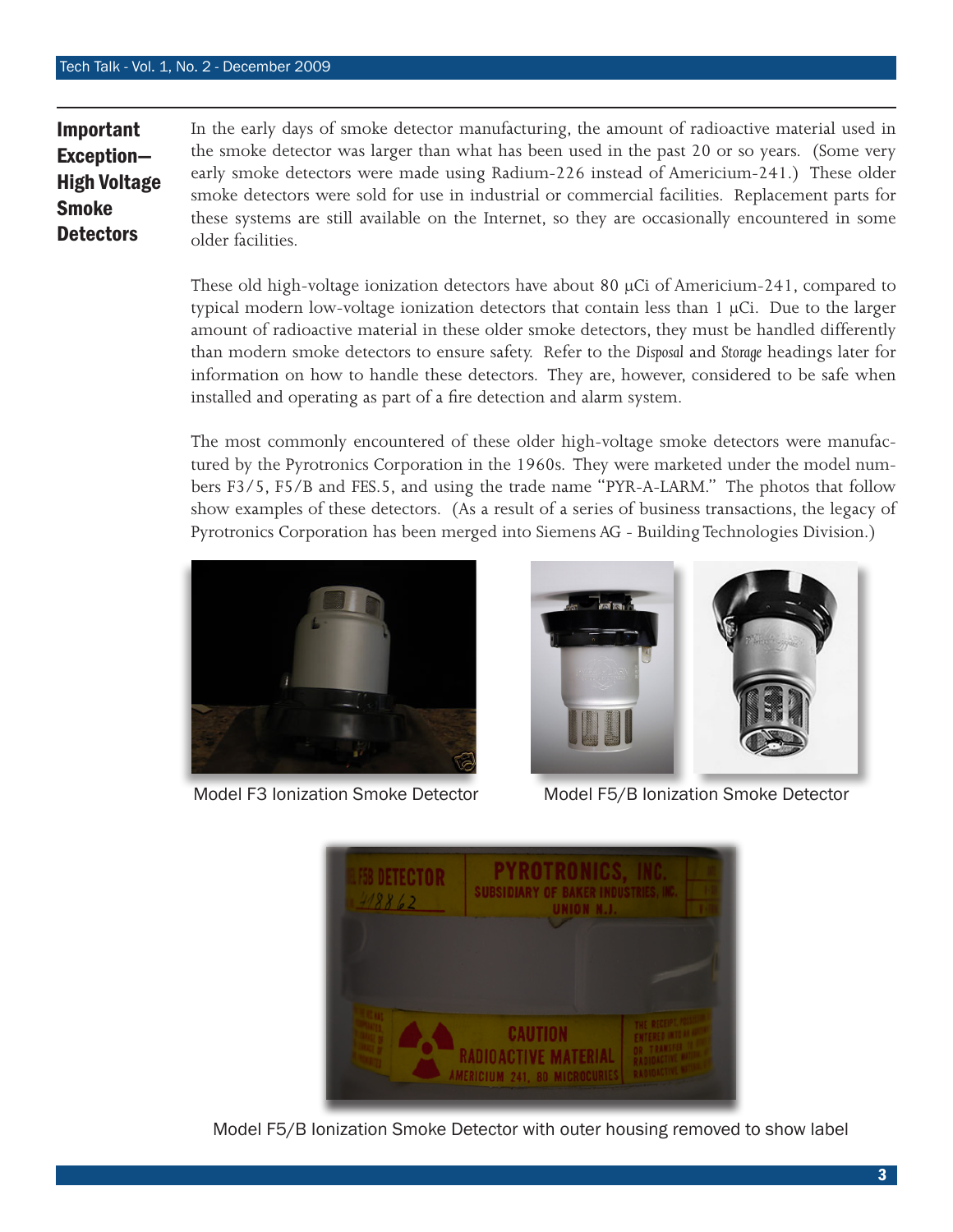## **Recycling** Electronic **Devices** Recycling is almost always preferable to disposal in a landfill or an incinerator. According to the U.S. Environmental Protection Agency (EPA), recyclers recover more than 100 million pounds of materials from electronics each year. For up-to-date information on recycling of electronics (eCycling), visit the EPA's eCycling Web page:[http://www.epa.gov/epawaste/conserve/materials/](http://www.epa.gov/epawaste/conserve/materials/ecycling/basic.htm) [ecycling/basic.htm](http://www.epa.gov/epawaste/conserve/materials/ecycling/basic.htm)

To locate a recycling facility for electronics in your area, visit the Web site of the Institute of Scrap Recycling Industries (ISRI), Electronics Recycling Industry: [http://www.isrielectronics.org/](http://www.isrielectronics.org/search/) [search/](http://www.isrielectronics.org/search/)

Many States and municipalities offer periodic recycling opportunities for electronic devices and/ or smoke detectors. Check with your State or local solid waste disposal authority for the most current local guidance.

Disposal of Fire and/ or Smoke **Detectors** 



**Regulatory Factors:** Federal regulations do not address the disposal of smoke detectors, heat detectors, flame detectors and/or other types of fire detection systems and/or components. However, there may be State or local requirements applicable to disposal of **ionization** smoke detectors; see *Disposal of Ionization Smoke Detectors* for more information.

**General Guidance:** Recycling is the preferred option for disposal of all fire alarm components. The *Recycling Electronic Devices* section of this Tech Talk provides information about recycling of electronics. In the absence of state or local regulations to the contrary, scrap fire detection and alarm system components may be disposed of in the normal municipal waste stream.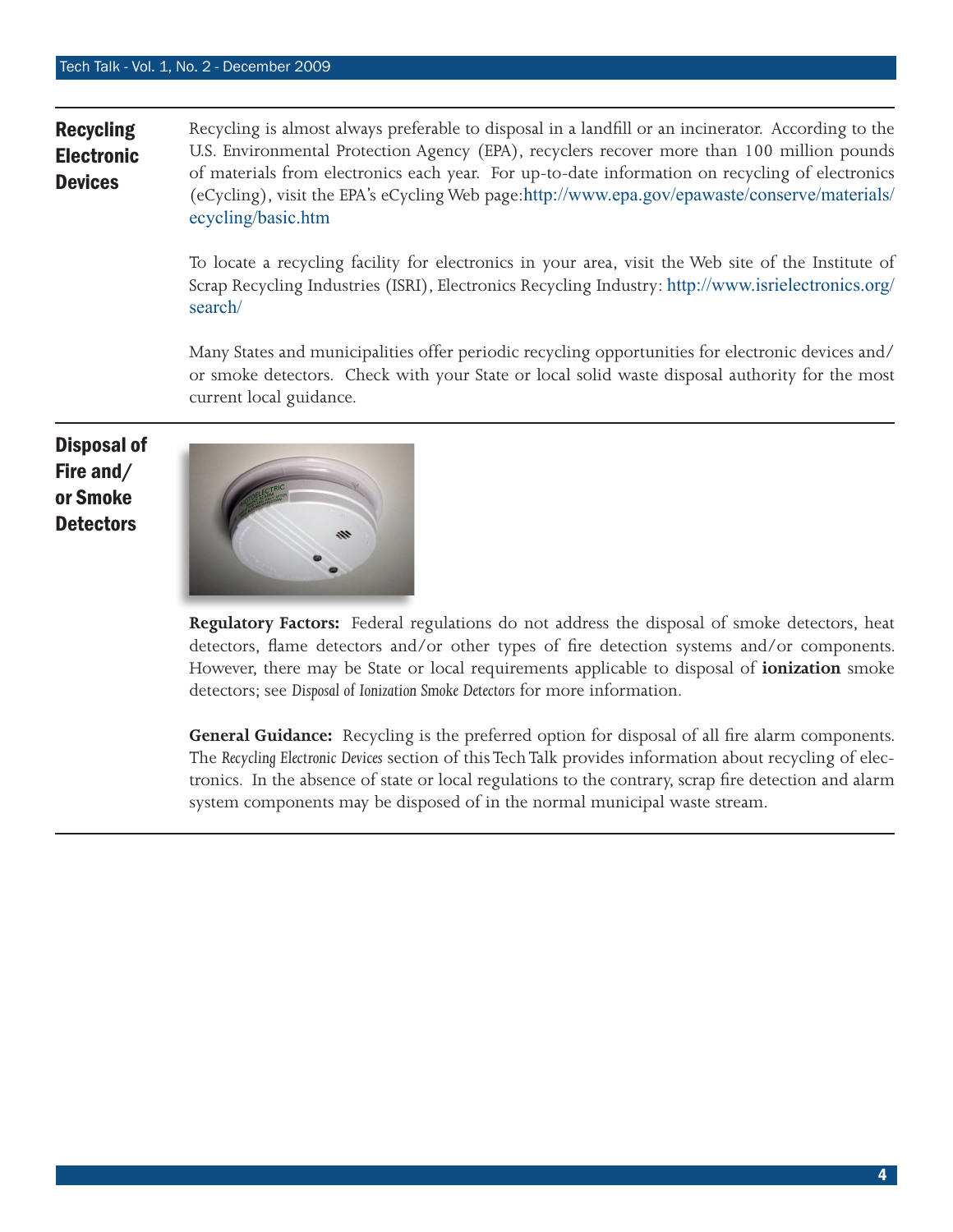## Disposal of Ionization **Smoke Detectors**



Ionization smoke detectors containing less than 1  $\mu$ Ci of Americium-241 are exempt from Nuclear Regulatory Commission regulations. This means that Federal Law does not prohibit the disposal of these detectors in the normal municipal waste stream. There are, however, a number of State and local regulations and/or laws that do prohibit disposal of ionization smoke detectors in the municipal waste stream. Contact the local solid waste management authority for up-todate information about local regulations or directives.

Older ionization detectors that contain more than 1 μCi of Americium-241 are subject to regulation by the NRC, and they are subject to more stringent requirements. Smoke detectors with 5  $\mu$ Ci or more of Americium-241 should never be disposed of in the municipal waste stream.

Some State Radiation Control Programs conduct an annual roundup of ionization smoke detectors similar to the roundup of batteries or hazardous household chemicals. Other State or local governments recommend that you return the unneeded smoke detectors to the manufacturer. The address of the manufacturer is usually listed in the product warranty or user's manual.

Be sure to remove any battery from the smoke detector and dispose of it at a hazardous waste disposal event or facility.

The table below provides general recommendations for disposal of ionization smoke detectors based on the amount of Americium-241 in the detector. Modern ionization smoke detectors contain less than 1  $\mu$ Ci of Americium-241, while some older units may contain as much as 80  $\mu$ Ci of Americium-241.

**Note:** The label on the detector should list the amount of Americium-241 that is inside the detector.

**Caution!** Never disassemble or take apart ionization smoke detectors!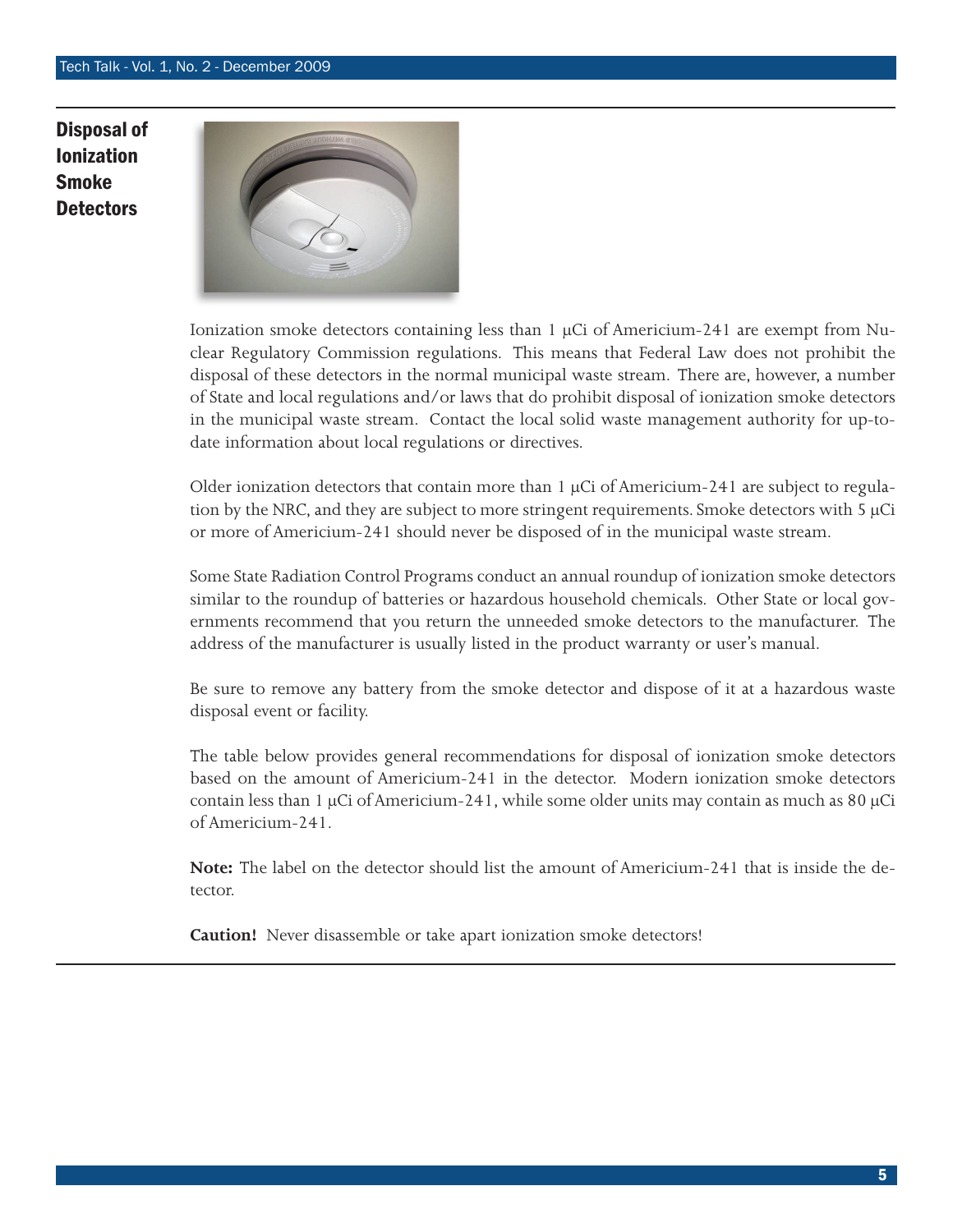| This table provides disposal<br>guidelines for ionization smoke | If the amount of<br>detectors.<br>Americium-241 in the<br>detector is | Then dispose of the detector in this way:                                                                                                                                                                                                                                                                                                                                |
|-----------------------------------------------------------------|-----------------------------------------------------------------------|--------------------------------------------------------------------------------------------------------------------------------------------------------------------------------------------------------------------------------------------------------------------------------------------------------------------------------------------------------------------------|
|                                                                 | Less than 5 µCi                                                       | These smoke detectors should be recycled if possible. (The<br>Recycling Electronic Devices section of this Tech Talk provides<br>information about how to recycle unneeded electronics.)<br>Alternately, unless State or local regulation requires other-<br>wise, they may be disposed of as normal municipal waste.                                                    |
|                                                                 | More than 5 µCi                                                       | These smoke detectors must be returned to the manu-<br>facturer for proper disposal. The entire smoke detec-<br>tor needs to be returned to the manufacturer by ground<br>mail; not via airmail. Contact the manufacturer directly,<br>and they will provide instructions regarding the special<br>packaging and shipping requirements that apply to these<br>detectors. |
| <b>Storing Smoke/</b><br><b>Fire Detectors</b>                  | tors that are installed and working.                                  | The guidelines that follow apply only to the storage of detectors. They do not apply to detec-                                                                                                                                                                                                                                                                           |

| <b>Other than</b> | There are no recommendations concerning the number of photoelectric or other nonion-                                           |
|-------------------|--------------------------------------------------------------------------------------------------------------------------------|
| ionization type   | ization detectors which may be stored in any one location. The normal limitations on the                                       |
|                   | quantity of combustible materials that may be stored in a space, and the configuration of that<br>storage, should be followed. |

Ionization type smoke detectors Due to the radiation hazard that may be present if a large number of ionization smoke detectors are stored closely together, additional safety precautions are recommended. Never place more than 100 ionization smoke detectors in any one box, cabinet, or room, except as noted in the following table.

> **Note:** The label on the detector should list the amount of Americium-241 that is inside the detector.

> **Note:** The storage guidelines for ionization detectors are different from the regulations that must be followed when shipping them. Be sure to follow the applicable shipping regulations if you are shipping ionization detectors.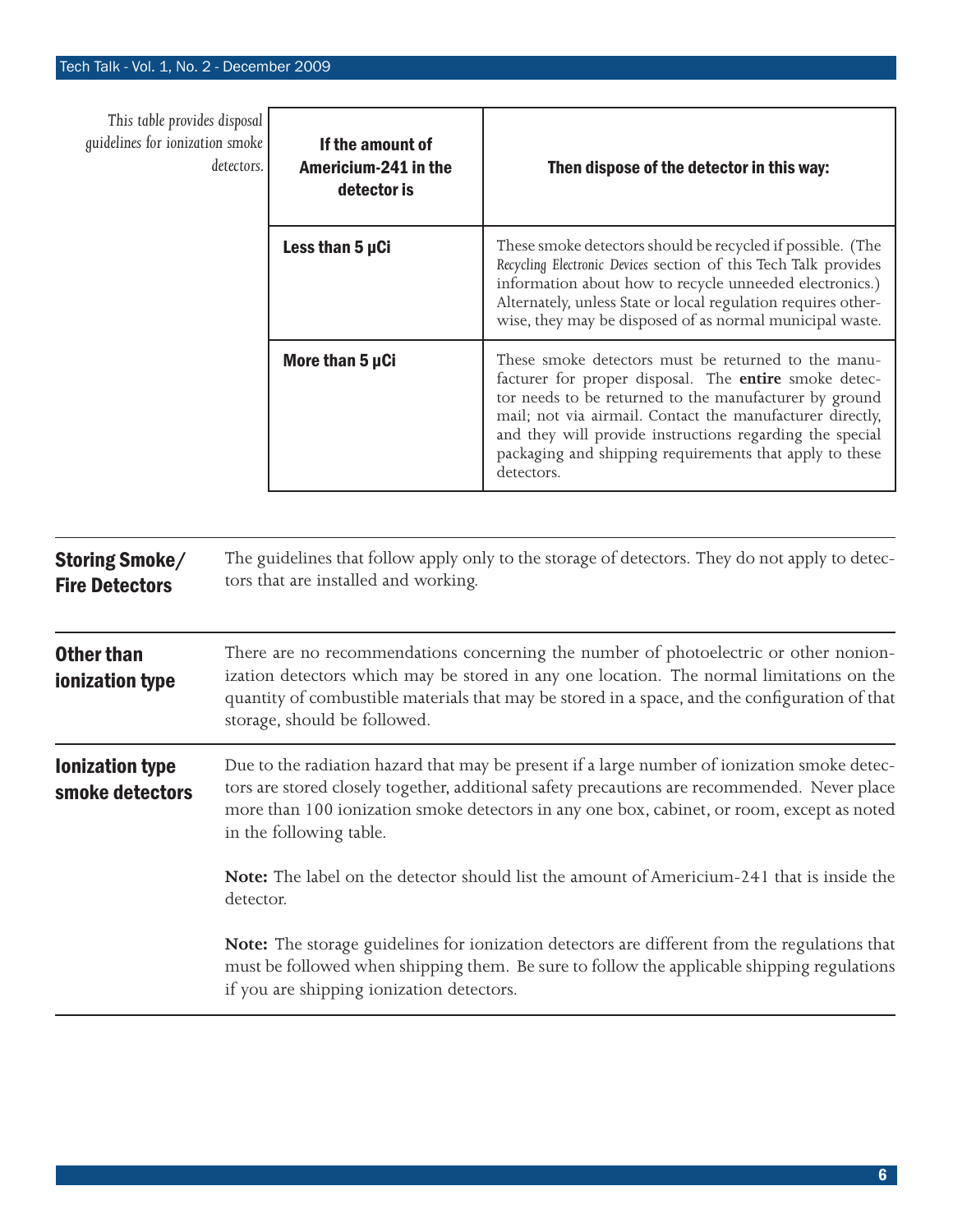| This table includes<br>guidelines applicable to<br>most modern low-voltage<br>ionization smoke detectors | If you are storing this many<br>detectors | Then follow this guidance:                                                                                                                                                                                                |
|----------------------------------------------------------------------------------------------------------|-------------------------------------------|---------------------------------------------------------------------------------------------------------------------------------------------------------------------------------------------------------------------------|
|                                                                                                          | <b>Each detector</b>                      | Each detector should be placed in its own sealed plastic bag.<br>When fewer than 100 detectors are stored together, there are no<br>other special storage recommendations.                                                |
|                                                                                                          | More than 100<br>detectors                | Detectors should be stored in areas not normally occupied by<br>personnel. Each detector should be individually wrapped in<br>sealed plastic bags, and placed in sturdy cardboard boxes with<br>shock absorbent material. |
|                                                                                                          |                                           | The weight of each box should not exceed 50 pounds.                                                                                                                                                                       |
|                                                                                                          |                                           | The boxes should be located in an area that is not continuously<br>occupied by personnel.                                                                                                                                 |
|                                                                                                          | More than 400<br>detectors                | Where more than 400 detectors are stored in the same room,<br>radiation monitoring devices should be used to check the radia-<br>tion levels in the area.                                                                 |

## **Recommended Storage Guidelines for Smoke Detectors containing less than 80 μCi of Americium-241**